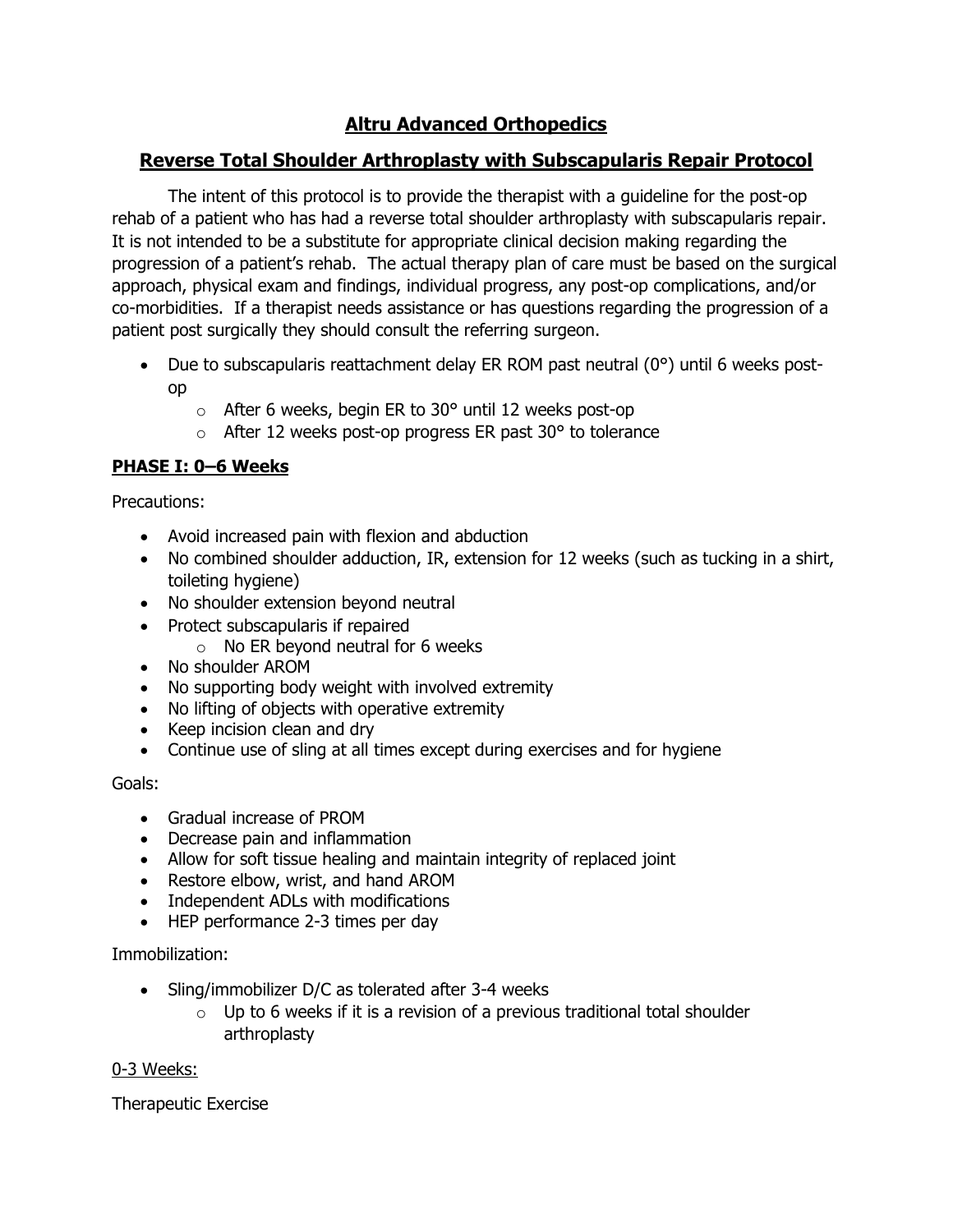- 1. PROM
	- Increase flexion in supine as tolerated
	- IR in neutral position only as tolerated
	- ER in scapular plane as tolerated
	- Pendulum exercises
- 2. AAROM (start at 2 weeks)
	- Supine flexion to tolerance with cane
	- Seated flexion to tolerance with cane/table slides
	- Pulleys- flexion and scaption, progress as tolerated
- 3. AROM
	- Elbow, wrist, and hand
	- Cervical and thoracic spine
- 4. Submax, pain-free isometrics in neutral
	- Flexion, extension, abduction (deltoid)
	- No extension beyond neutral
- 5. Scapular stabilization
	- Scapular pinch, sternal lifts, lawn mower done in sling
	- Manual resistance to scapular movements performed in a position of comfort

Manual Therapy:

• Grade I and II joint mobilizations

#### Modalities:

- Cryotherapy prn
	- $\circ$  Frequent icing recommended up to 4-5x/day, 15-20 min per session
- E-stim prn

### 4-6 Weeks:

Therapeutic Exercise:

- 1. Progress previous exercises as tolerated
- 2. PROM
	- Progress flexion and scaption in supine to 120°
	- Progress ER in scapular plane as tolerated respecting soft tissue constraints
- 3. Gentle resisted exercises for elbow, wrist, and hand

Manual Therapy:

• Grade I and II joint mobilizations, scar mobilization prn

Modalities:

- Cryotherapy prn
- E-stim prn

### **Criteria for progression to Phase II:**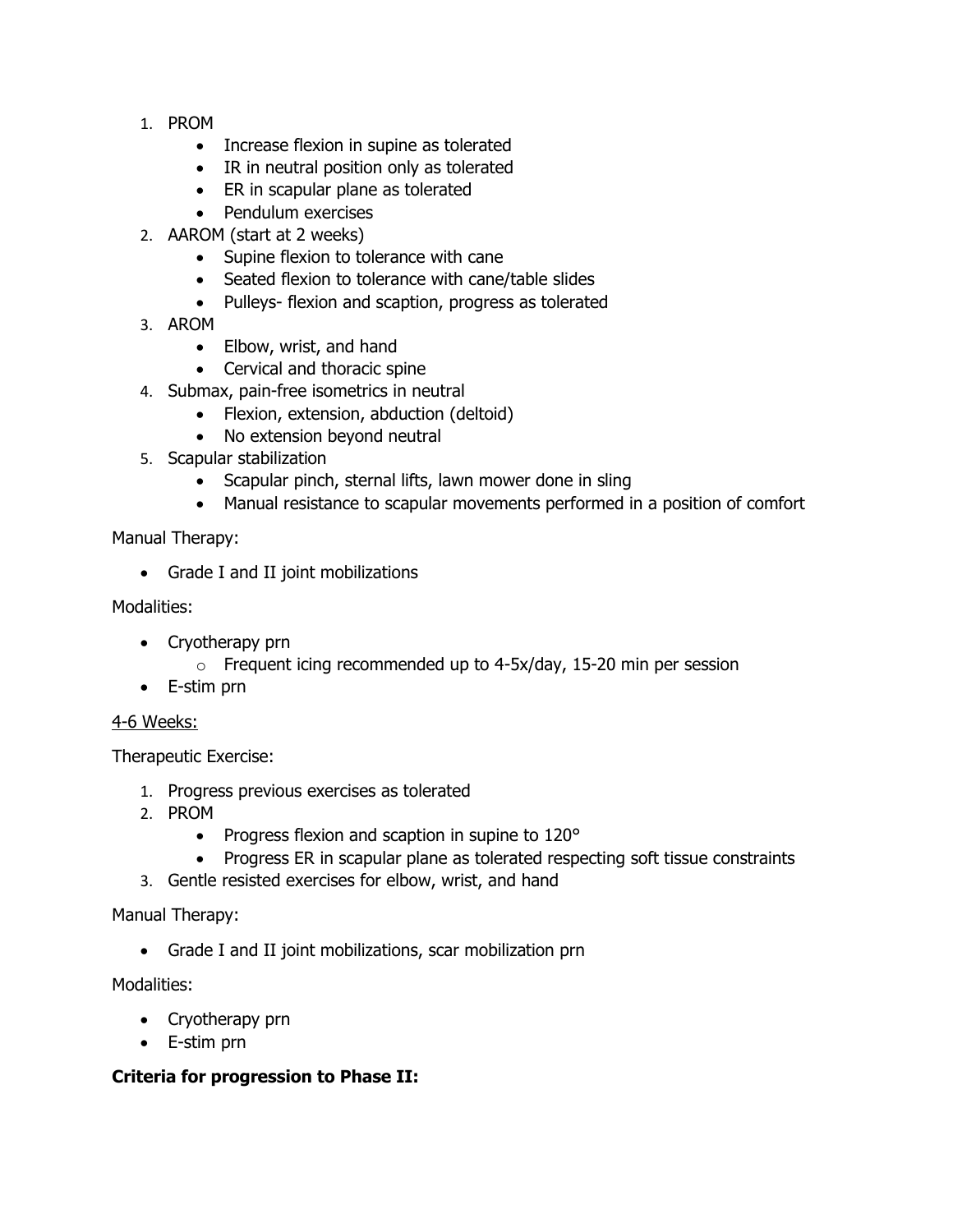- **Tolerates shoulder PROM and isometrics**
- **Tolerates AROM and gentle resisted program for elbow, wrist, and hand**
- **Pt able to isometrically activate all components of the deltoid and periscapular musculature in scapular plane**

#### **PHASE II: 7-12 Weeks**

Precautions:

- Gradually progress pain-free HEP
- Avoid shoulder extension beyond neutral
- No lifting greater than 5 lbs.
- No sudden lifting or pushing activities, or jerking movements
- No supporting body weight by involved UE
- In presence of poor mechanics avoid repetitive shoulder AROM exercises/activity

Goals:

- Continue to progress PROM (full PROM is not expected)
- Gradual restoration AROM (full AROM is not expected)
- Control pain and inflammation
- Allow continued soft tissue healing and maintain integrity of the replaced joint
- Re-establish dynamic shoulder and scapular stability
- Pt may begin using involved arm for light ADLs, like feeding, dressing, washing

#### 7-8 Weeks:

Therapeutic Exercise:

- 1. Continue with PROM
	- At 6 weeks start PROM IR to tolerance (do not exceed 50°) in scapular plane
- 2. Begin AROM
	- Flexion, scaption in supine, progress to sitting and standing as tolerated
	- Shoulder IR and ER in scapular plane in supine, progress to sitting and standing
- 3. Initiate gentle scapulothoracic rhythmic stabilization and alternating isometrics in supine
- 4. Begin gentle IR/ER submax, pain-free isometrics

Manual Therapy:

• Grade I and II joint mobilizations, scar mobilization prn

Modalities:

- Cryotherapy prn
- E-stim prn

#### 9-12 Weeks:

Therapeutic Exercise:

1. Continue with above exercises and functional activity progression